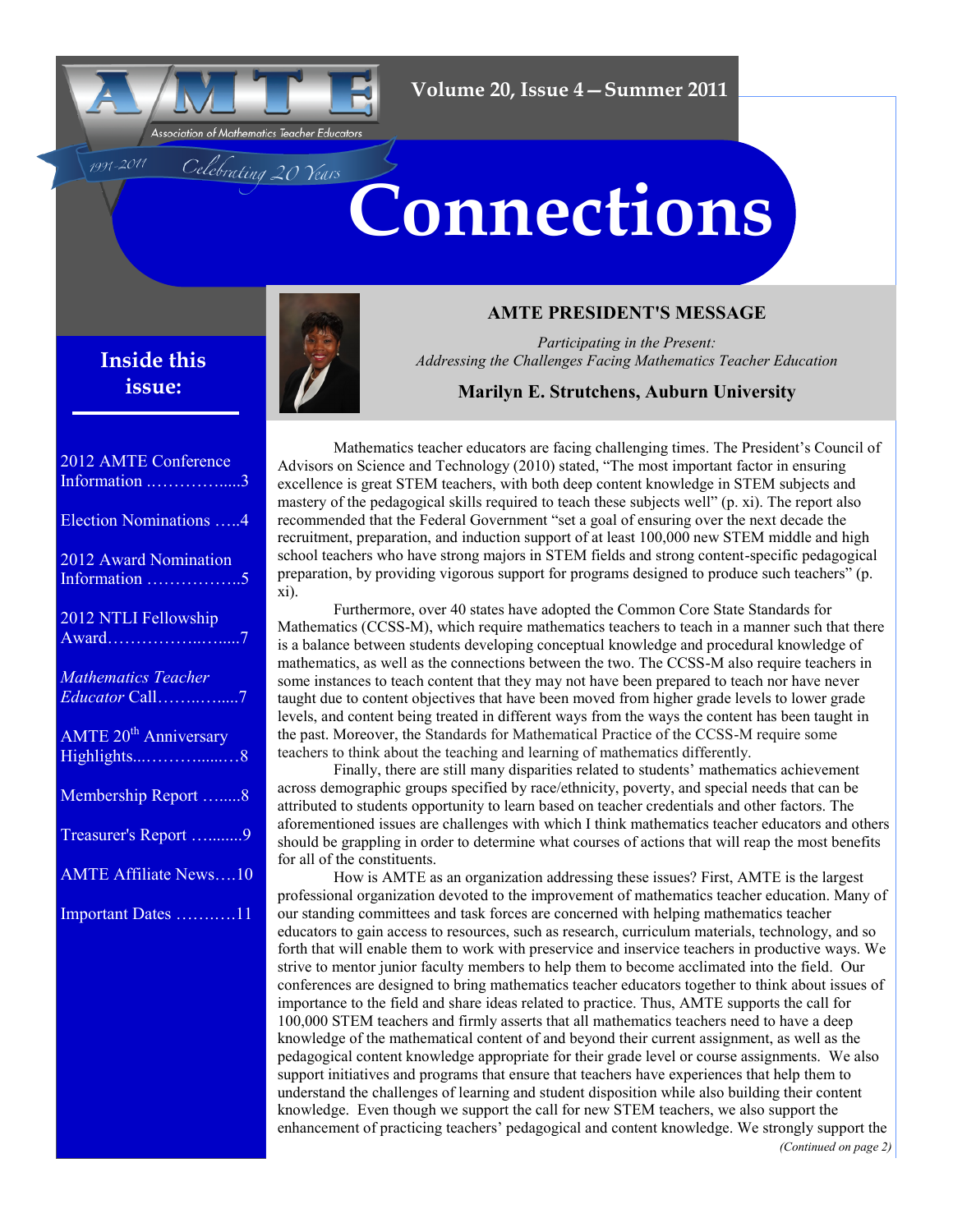#### **Page 2**

**The Association of Mathematics Teacher Educators <http://www.amte.net>**

**President** Marilyn Strutchens Department of Curriculum &Teaching Auburn University (334) 844-6838 [strutme@auburn.edu](mailto:strutme@auburn.edu) 

**Past-President** Barbara Reys Learning, Teaching & Curriculum University of Missouri [reysb@missouri.edu](mailto:reysb@missouri.edu)

**Secretary** Maggie B. McGatha Department of Middle & Secondary Education University of Louisville [maggie.mcgatha@louisville.edu](mailto:maggie.mcgatha@louisville.edu) 

**Treasurer** Lynn Stallings Department of Mathematics & Statistics Kennesaw State University stallin@kennesaw.edu

**Board Members at Large** Randy Philipp School of Teacher Education San Diego State University [rphilipp@mail.sdsu.edu](mailto:rphilipp@mail.sdsu.edu)

Amy Roth McDuffie Department of Teaching and Learning Washington State University, Tri-Cities [mcduffie@tricity.wsu.edu](mailto:mcduffie@tricity.wsu.edu)

Beth Herbel-Eisenmann Teacher Education Michigan State University isu.edu

**Executive Director** Nadine Bezuk School of Teacher Education San Diego State University (619) 594-3971 [nbezuk@mail.sdsu.edu](mailto:nbezuk@mail.sdsu.edu)

**Affiliate Director** Sandi Cooper Department of Curriculum & Instruction Baylor University [Sandra\\_Cooper@baylor.edu](mailto:Sandra_Cooper@baylor.edu)

**Conference Director** Susan Gay Department of Curriculum & Teaching University of Kansas [sgay@ku.edu](mailto:sgay@ku.edu)

**Sponsorship Director** Jeffrey Wanko Department of Teacher Education Miami University [wankojj@muohio.edu](mailto:wankojj@muohio.edu)

**Newsletter Editor** Trena L. Wilkerson Department of Curriculum and Instruction Baylor University [Trena\\_Wilkerson@baylor.edu](mailto:Trena_Wilkerson@baylor.edu)

**Publications Director** Alfinio Flores Department of Mathematical Sciences University of Delaware<br>alfinio@math.udel edu ath.udel.edu

**Website Coordinator** Tim Hendrix Dept. of Mathematics & Computer Science Meredith College [hendrixt@meredith.edu](mailto:hendrixt@meredith.edu)

*AMTE Connections Summer 2011*

# **President's Message (continued from page 1)**

development of Elementary Mathematics Specialists State Certifications, and the possibilities of developing cadres of elementary mathematics teachers who have strong content knowledge, pedagogical content knowledge, and leadership skills. We also support the efforts of teacher leader academies.

As stated in previous newsletters and in the Joint Statement and Report of the four mathematics education organizations [AMTE, Association of State Supervisors of Mathematics (ASSM), the National Council of Supervisors of Mathematics (NCSM), and the National Council of Teachers of Mathematics (NCTM)], we support the vision of the CCSS-M. Over the past four months we have been actively engaged with the CCSS movement. We are a member of the Mathematics Coalition for the Common Core State Standards, a group comprised of representatives of the aforementioned mathematics organizations, the National Governors Association, the Council of Chief State School Officers, and the two assessment consortia (Partnership for the Assessment of Readiness for College and Careers (PARCC) and Smarter Balanced Assessment Consortium (SBAC).

AMTE was also represented at the National Science Foundation funded meeting hosted by COMAP on April 29 – May 1, 2011. About 60 participants attended the conference, which included mathematics curriculum developers and experts in assessment -- including representatives and stakeholders from PARCC and SBAC, AMTE, ASSM, NCSM, and NCTM – along with representatives from the governing states, and those with expertise in standards implementation. The meeting and its proposed products will serve states and districts as they work to effectively implement the CCSS-M. Participants exchanged information and resources so that CCSS assessment consortia could draw upon the best work in mathematics curriculum and assessment. A conference summary will ensure that the conversations are well documented and broadly disseminated to the broader curriculum and assessment communities and to states and districts implementing the CCSS

Representatives of AMTE also participated in a National Science Foundationfunded project, *Articulating Research Ideas that Support the Implementation of the Professional Development Needed for Making the Common Core State Standards in Mathematics Reality for K-12 Teachers*, led by Karen Marrongelle (Portland State University), Margaret (Peg) Smith (University of Pittsburgh) and Paola Sztajn (North Carolina State University in Raleigh). In addition to the four mathematics education organizations, the Mathematical Association of America is a partner in this effort. This project will coordinate knowledge from different fields to develop recommendations for the design, implementation, and assessment of large scale professional development systems consistent with the CCSS-M. Research results from diverse perspectives (e.g., mathematics, mathematics education, professional development, educational policy, organizational theory, systems reform) will be articulated into a coherent framework and a set of recommendations for successful large-scale, system-level implementation of mathematics professional development initiatives. The recommendations will be disseminated through the five organizations. The project began with a well-attended meeting of participants representing the diverse perspectives mentioned above held at the Friday Institute for Educational Innovation on the campus of North Carolina State University in Raleigh, on May 12-13, 2011.

More specifically, AMTE has created a CCSS-M Task Force charged with

- Identifying activities, materials and resources needed by AMTE members related to CCSS-M as they work with pre- and inservice teachers.
- Preparing sample materials and identifying others to be commissioned based on the needs of AMTE members.
- Identifying and compiling existing resources related to implementation and critique of the CCSS.

Moreover, we will encourage mathematics education researchers to study the implementation of the CCSS including, professional development practices, curriculum materials, teaching strategies, and assessment practices in a variety of school settings to determine their effectiveness. These are only a few of the initiatives that AMTE is involved in related to the CCSS-M.

*(Continued on page 3)*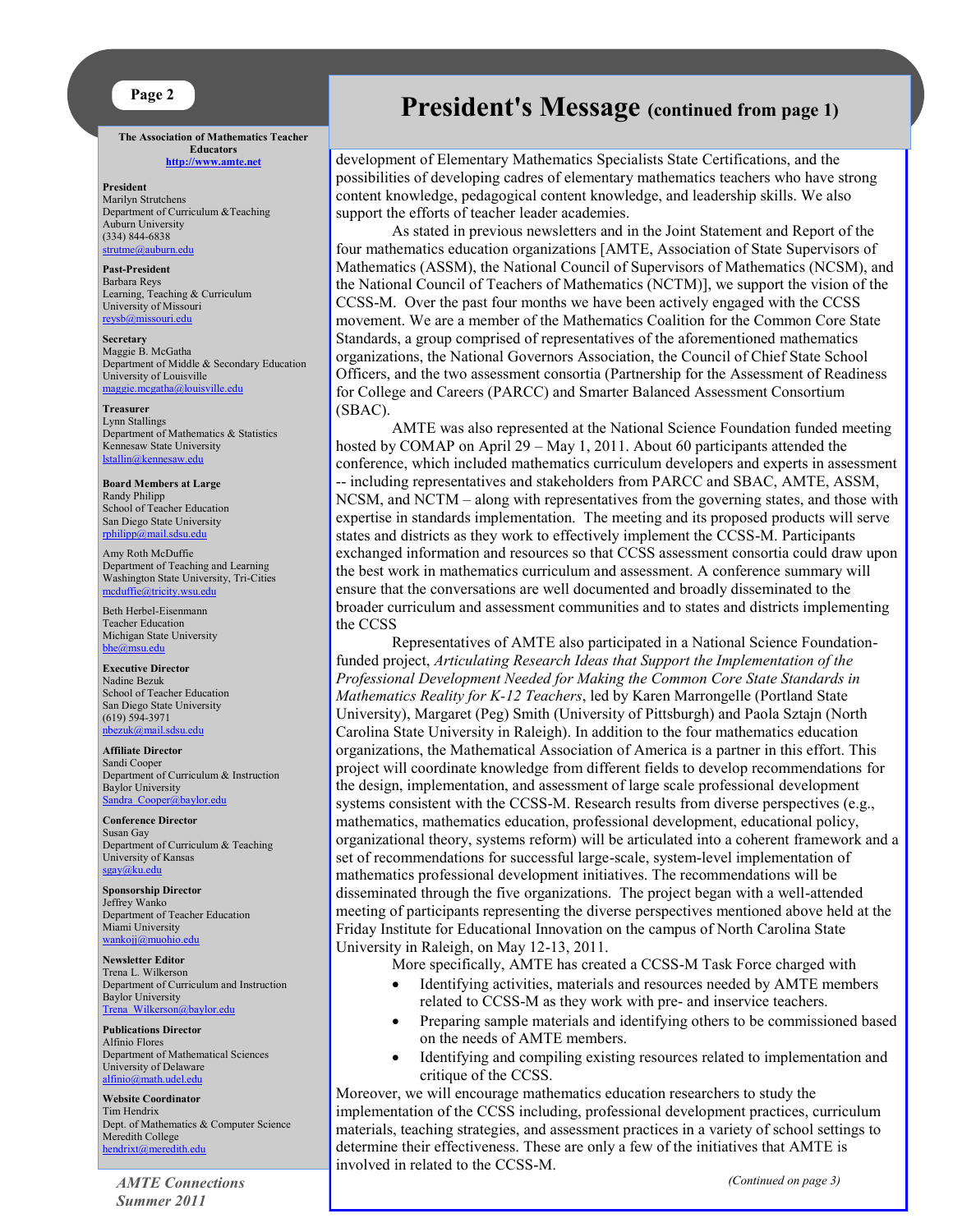<span id="page-2-0"></span>**Nominations sought for AMTE**  *President-Elect*  **and**  *Board Member-at-Large***. Deadline July 15,** 

# **President's Message (continued from page 2)**

AMTE is also concerned with equity issues. We are excited about the special Equity Issue of the *Journal of Mathematics Teacher Education* that will be published in 2012. AMTE members will be able to receive this issue electronically as a member benefit. This issue brings attention to the special knowledge that teachers need to know in order to ensure that all students reach their full mathematics potential.

These are only a few of the activities in which AMTE is involved as an organization to meet challenges related to the mathematics education of teachers. I believe that AMTE has a pivotal role in the improvement of mathematics teacher education, and I hope that you will be involved in these and other projects geared toward this goal. Please let us know of any projects that you think can help with these and other n-going challenges. My email address is  $strutme@auburn.edu$ .

# **Upcoming AMTE 2012 16th ANNUAL CONFERENCE**

Make your plans now to attend the 2012 AMTE Annual Conference in Fort Worth, Texas on February 9-11, 2012. This conference will be a special one because we will be concluding a yearlong celebration of our 20th Anniversary.

Many details for the conference have been finalized. The keynote speakers for the 2012 conference have been selected and we are excited to announce the following:

- Thursday's general session will feature **Doug Clements**, Distinguished Professor of Learning and Instruction at State University of New York (SUNY) at Buffalo.
- Friday's Judith E. Jacobs Lecture will be given by **Deborah Schifter** of the Center for the Development of Teaching at the Education Development Center.

Details of the February 2012 conference include the following:

- All meals on Friday and Saturday's breakfast and lunch are included in the registration fee.
- Friday's dinner will be a celebration of our 20th Anniversary.
- The preconference sessions will be held on Thursday morning.
- A full slate of conference sessions begins at 1:00 p.m. on Thursday.
- The Thursday general session will begin about 5:00 p.m. followed by dinner on your own.
- The business meeting will occur in conjunction with Saturday's lunch.
- The conference will end approximately at 1:15 p.m. on Saturday.

The conference will be in the Renaissance Worthington Hotel in Fort Worth, Texas. The hotel room rate is \$159 for a single or double room. The deadline for reservations is December 2, 2011 or when the room block is full. Filling the rooms in our block at the conference hotel helps to reduce some of the conference expenses paid by AMTE, so please help support AMTE by staying at the conference hotel. Information about hotel reservations will be on the AMTE website in mid-summer.

Conference registration will open in mid-summer via the AMTE website. The **registration deadline** is **December 2, 2011**. **Early registration** at reduced rates is available **through September 30**. The **speaker registration** deadline is **September 15, 2011**. The latest information can be found at [www.amte.net/conferences/conf2012.](http://www.amte.net/conferences/conf2012)

We hope to see you in Fort Worth in February!

*AMTE Connections Summer 2011*

*Susan Gay, AMTE Conference Director, [sgay@ku.edu](mailto:sgay@ku.edu) University of Kansas, KS*

**Share the membership brochure with a colleague!** [www.amte.net/](http://www.amte.net/membership) [membership](http://www.amte.net/membership)

**2011** See [p. 9](#page-8-0) for details.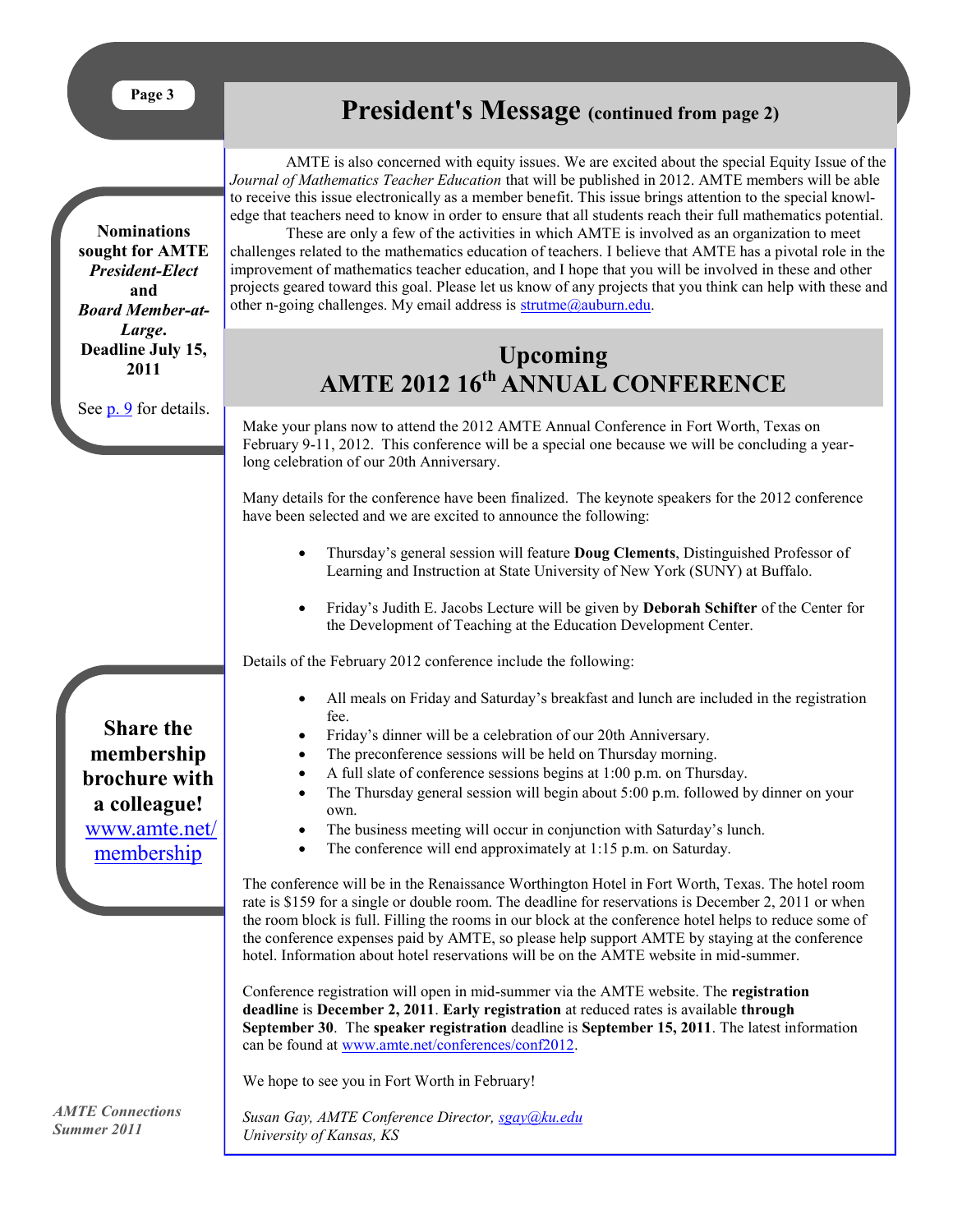<span id="page-3-0"></span>

| <br>х. |
|--------|
|--------|

## **2012 Conference Program Update**

Thanks to the AMTE membership for their conference proposal submissions and willingness to review. We received over 300 proposals this year and the program committee along with many member reviewers are currently in the process of reviewing proposals. Notification of proposal acceptance will be sent no later than August 15, 2011.

*Submitted by Keith Leatham, 2012 Annual Conference Program Chair Brigham Young University, UT* [kleatham@mathed.byu.edu](mailto:kleatham@mathed.byu.edu)

## **Updates from the Executive Director**

**New Emeritus Membership Category**

*See [p. 8](#page-7-0) or the [AMTE](http://www.amte.net/)  [website f](http://www.amte.net/)or more information* 

#### **New Emeritus Membership Status** AMTE members have approved a new membership category, that of Emeritus Member. The category of Emeritus Member is open to all retired individuals who are interested in the goals of AMTE. Emeritus Members have all the rights and privileges of regular members, and their dues are 50% of regular members' dues. If you're a retired member, look for this when you renew your membership!

#### **AMTE Reception at the NCTM Conference in Indianapolis**

Over 100 AMTE members attended the AMTE Reception in conjunction with the NCTM Annual Conference in Indianapolis on Thursday, April 14, 2011. The reception was a great opportunity for members to network and reconnect with colleagues.

*Submitted by Nadine Bezuk, AMTE Executive Director San Diego State University,* [nbezuk@mail.sdsu.edu](mailto:nbezuk@mail.sdsu.edu)

## **Nominations Sought for Elections**



The AMTE Nominations and Elections Committee is seeking nominations for consideration as candidates for **President-Elect** and **Board Member-at-Large.** Please review the job descriptions below. Nominees must be members in good standing.

**Deadline for officer Nominations: July 15, 2011**

**To nominate a candidate, send the individual's name, professional affiliation and position, email address, and a one-to-three-sentence description of his or her qualifications for the position to the chair of the nominations committee, Christine D. Thomas, at cthomas212@aol.com.** Make sure to indicate whether the nomination is for the President-Elect or Board Member-at-Large position. Nominations of colleagues and self-nominations are permitted. Before selecting any potential candidate on the election's slate, the Nominations Committee will verify his/her willingness to serve.

After reviewing all the nominations submitted by the July 15 deadline, the Nominations Committee will formulate an election slate, taking into consideration both professional qualifications and diversity (e.g., years of experience; racial or ethnic background; professional affiliation – from the Mathematics Department or College/School of Education or other affiliation; size of institution, region).

A complete description of each position and its responsibilities can be found by downloading the *Call for Nominations* flyer on the [AMTE website.](http://www.amte.net/)

Send completed nominations to Christine D. Thomas at cthomas212@aol.com. **Deadline: July 15, 2011**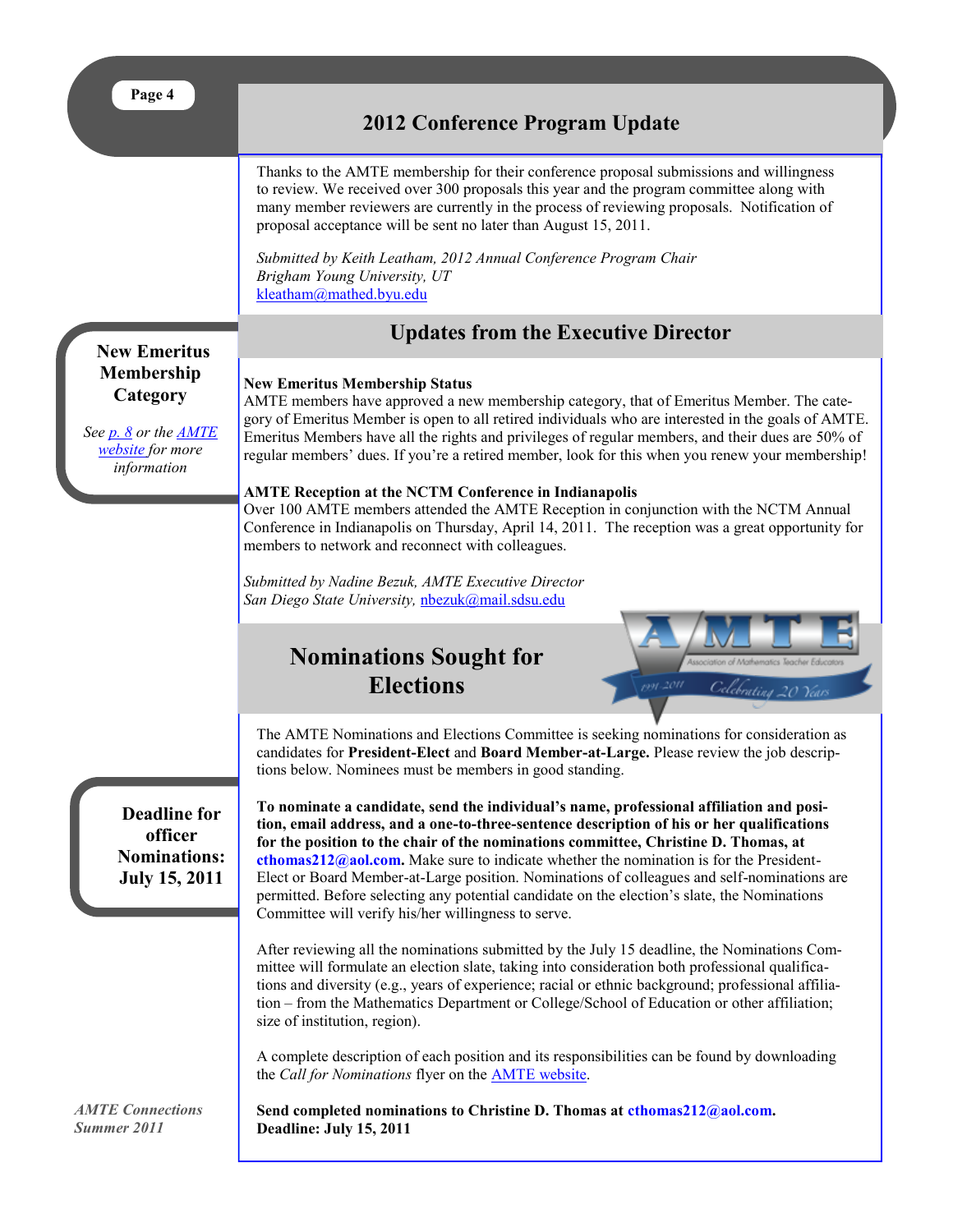## **Nominations Sought for 2012 AMTE's Excellence in Mathematics Teacher Education Award - Excellence in Teaching in Mathematics Teacher Education**

<span id="page-4-0"></span>The Board of Directors of the Association of Mathematics Teacher Educators has established an Award for Recognition of Excellence in Mathematics Teacher Education, to be awarded annually to a mathematics teacher educator of national recognition at the Annual Meeting of the AMTE. The purpose of this award is to recognize excellence in each area of mathematics teacher education (teaching, service, research). Areas of focus for the award will rotate each year. Awards will be rotated among **Excellence in Teaching in Mathematics Teacher Education** (2006 recipient: Randy Philipp; 2009 recipient: Peg Smith; next award in 2012), **Nadine Bezuk Excellence in Leadership and Service** (2007 recipient: Bill Bush; 2010 recipient: Skip Fennell; 2011 recipient: Nadine Bezuk; next award in 2013), **Excellence in Scholarship in Mathematics Teacher Education** (2008 recipient: Frank Lester; 2011 recipient: Rochelle Gutierrez; next award in 2014). The recipient will give a featured presentation at the AMTE Annual Conference in the year he or she receives the award.

**Complete information on these awards is available on the AMTE website at [www.amte.net.](http://www.amte.net/)**

#### **Criteria**

The nominee should be an active member of the mathematics teacher education community and have at least five years of commitment to mathematics teacher education. He or she should have made unique contributions to the field of mathematics teacher education. Unique contributions should be considered in the broadest sense possible.

#### **This year's award is the Excellence in Teaching in Mathematics Teacher Education.**

The Excellence in Teaching Award is intended to recognize a colleague for a unique contribution to the pedagogy of mathematics teacher education. We invite nominations that highlight an individual's innovative practices in teaching. The following are examples of demonstrations of innovations in teaching preservice or inservice mathematics teachers:

- a. Implementation of effective and innovative teaching practices.
- b. Demonstration of innovative teaching methods (e.g. publications, materials, video)
- c. Recipient of awards in teaching.

#### **Documentation required for Award for Excellence Awards**

- a. A current vita of the nominee.
- b. A letter of nomination from an established colleague documenting evidence that supports nominee's contributions in the particular focus area (service, teaching, scholarship) for which he or she is nominated.
- c. Additional letters of support (no more than **two**) from individuals (e.g., colleagues within and outside of the individual's institution, recent doctoral graduates mentored by the nominee) knowledgeable of the nominee's contributions relative to the focus area. Multiple authored letters are accepted.

#### **Nomination Process**

AMTE members can nominate a mathematics teacher educator who meets the criteria for the teaching focus area. Self-nominations will not be considered. Nomination materials should include those stated in each section above.

The committee will review applications in an electronic format. *Therefore, applicants are encouraged to submit all application materials electronically.* Electronic submissions should be sent to Tony Nguyen at [tonguyen@projects.sdsu.edu.](mailto:tonguyen@projects.sdsu.edu)

Hard copy submissions should be sent to:

Tony Ngyuen c/o Nadine Bezuk Attn: AMTE Award Nomination Center for Research in Mathematics and Science Education (CRMSE) 6475 Alvarado Road, Suite 206 San Diego, CA 92120

*Deadline for nominations: September 30, 2011*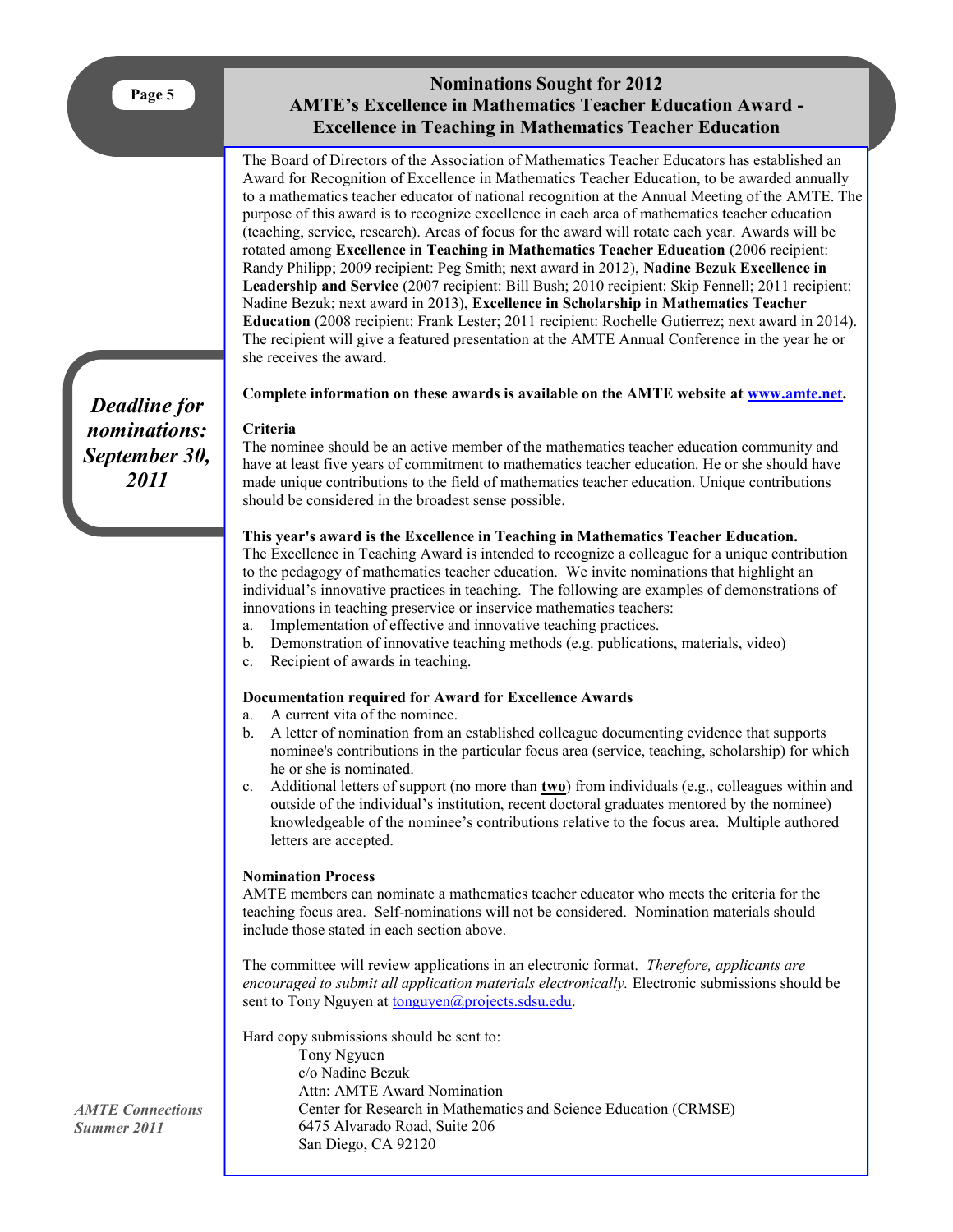## **Nominations Sought for 2012 AMTE's Early Career Award**

The Board of Directors of the Association of Mathematics Teacher Educators (AMTE) has established an **Early Career Award**. The Early Career Award will be given on an annual basis, and the recipient recognized at the annual meeting of the AMTE. The purpose of this award is to recognize a mathematics teacher educator who, while early in his/her career, has made distinguished contributions and shows exceptional potential for leadership in one or more areas of teaching, service, and/or scholarship.

#### **Criteria for Early Career Award**

The nominee for the Early Career Award should be a mathematics teacher educator practicing in the field no later than 10 years after receipt of a doctoral degree.

#### **Components**

The Early Career Award is intended to recognize a colleague's contributions in his or her program of teaching, service, and/or scholarship within the first decade after receiving a doctoral degree. We invite nominations that highlight an individual's innovative contributions in one or more areas of teaching, service, and/or scholarship. **More detail can be found at**  [www.amte.net.](http://www.amte.net/)

> Teaching: Contributions in the area of teaching preservice or in-service mathematics teachers may include one or more of the following areas:

- a. Implementation of effective and innovative teaching practices.
- b. Demonstration of innovative teaching methods (e.g. publications, materials, video)
- c. Recipient of awards in teaching from department, college, university and/or national entities.

Service: Contributions in the area of service to mathematics teacher education may include one or more of the following areas:

- a. Active participation in advancing the development and improvement of mathematics teacher education.
- b. Active promotion and participation in activities promoting quality mathematics teacher education .
- c. Active participation in the governmental and political areas to promote and protect beneficial legislation, to promote better awareness, and/or to build better communication.
- d. Active promotion and participation in school-university-community-government partnerships that have advanced mathematics teacher education at the local, state, and/or national level.

e. An unusual commitment to the support of mathematics teachers in the field. Scholarship: Contributions in the area of scholarship to mathematics teacher education may include one or more of the following areas:

- a. Dissemination of research findings offering unique perspectives on the preparation or professional development of mathematics teachers.
- b. Publication of materials useful in the preparation or continuing professional development of mathematics teachers.
- c. Design of innovative pre-service or in-service programs.
- d. Contribution of theoretical perspectives that have pushed the field forward.

#### **Documentation required for Early Career Award:**

- a. A current vita of the nominee.
- b. A letter of nomination from an established colleague documenting evidence that supports nominee's contributions in the particular focus area (service, teaching, scholarship) for which he or she is nominated.
- c. Additional letters of support (no more than  $\underline{two}$ ) from individuals (e.g., colleagues within and outside of the individual's institution, recent doctoral graduates mentored by the nominee) knowledgeable of the nominee's contributions relative to the focus area. Multiple authored letters are accepted.

*Deadline for nominations: October 15, 2011*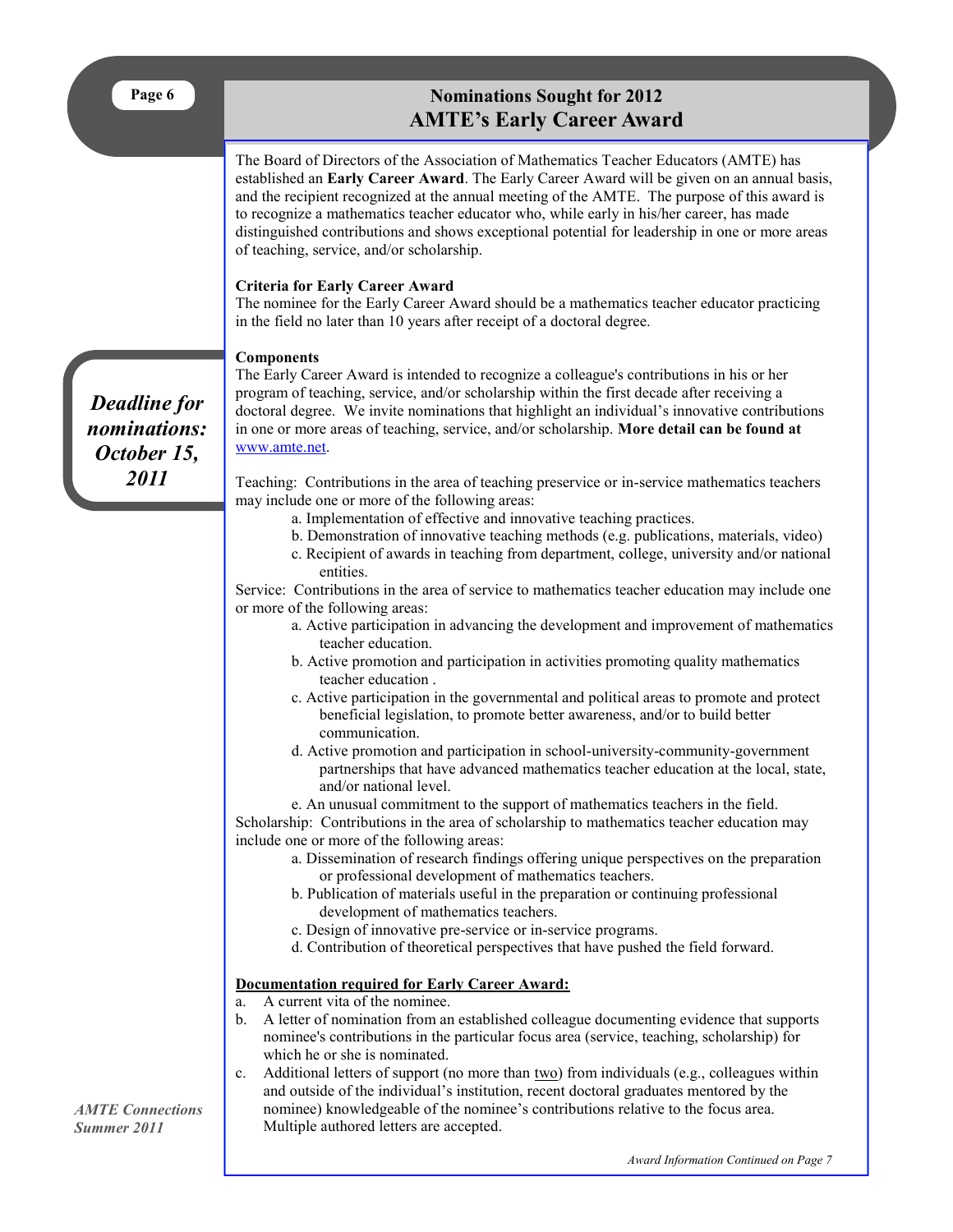## *AMTE* Early Career Award continued from page 6

#### <span id="page-6-0"></span>**Nomination Process**

AMTE members can nominate a mathematics teacher educator who meets the criteria for eligibility. Self-nominations will not be considered. The three areas of teaching, service, and scholarship shall be weighted equally in the evaluation of the nomination materials. Nominees do not need to demonstrate exceptional work in every area, and may be considered for exemplary work in only one area.

The committee will review applications in an electronic format. *Therefore, applicants are encouraged to submit all application materials electronically.* Electronic submissions should be sent to Tony Nguyen at [tonguyen@projects.sdsu.edu.](mailto:tonguyen@projects.sdsu.edu) Hard copy submissions should be sent to:

Tony Ngyuen c/o Nadine Bezuk Attn: AMTE Award Nomination Center for Research in Mathematics and Science Education (CRMSE) 6475 Alvarado Road, Suite 206 San Diego, CA 92120

## **2012 National Technology Leadership Initiative Fellowship Award**

We are finalizing details regarding sponsorship of the National Technology Leadership Initiative (NTLI) Award. As a reminder to AMTE members, the award will now be given for a paper and not a presentation. For more information about the award, please contact Jeff Shih  $(jishih@unly.newada.edu)$ , Chair of the Technology and Mathematics Teacher Education Committee. Future updates will be available at the [AMTE website.](http://www.amte.net)

Submitted by Jeff Shih [jshih@unlv.nevada.edu](mailto:jshih@unlv.nevada.edu) University of Nevada-Las Vegas, LV *Technology and Mathematics Teacher Education Committee, Chair*

# *Mathematics Teacher Educator* **Call for Manuscripts**

The first edition of *Mathematics Teacher Educator* is to be published in Spring 2012. An online manuscript submission process is being developed and will be available in the fall of 2011. If you wish to be notified when the system is open and accepting manuscripts, please register at [www.nctm.org/mte.](http://nctm.org/mte) *Mathematics Teacher Educator* is a joint publication of the Association of Mathematics Teacher Educators (AMTE) and the National Council of Teachers of Mathematics (NCTM). The editor is Margaret (Peg) Smith, University of Pittsburgh. For more information about the purpose and submission process as well as the editorial team and editorial panel see [http://www.amte.net/publications/mte.](http://www.amte.net/publications/mte)

# *Recent Report on CCSS-Math*

See <http://www.mathismore.net/resources/MovingForward> for a report from a recent conference: **Moving Forward Together: Curriculum and Assessment and the Common Core Standards in Mathematics**.

*AMTE Connections Summer 2011*

*MTE Call for Reviewers Information Visit* 

*[www.nctm.org/](http://www.nctm.org/mte) [mte](http://www.nctm.org/mte)*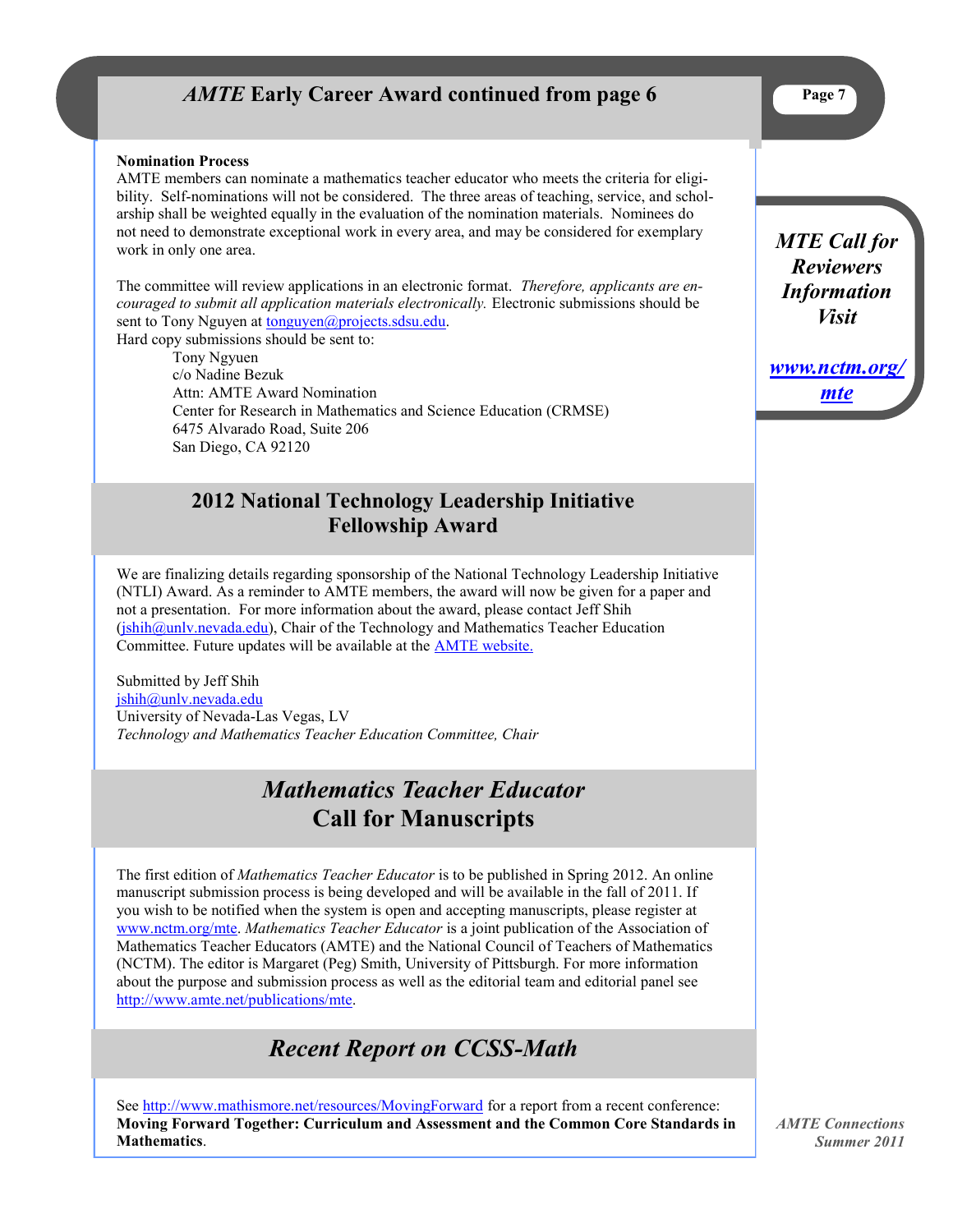#### **Page 8**

## <span id="page-7-0"></span>**Historical Notes about AMTE**

As we continue to celebrate the  $20<sup>th</sup>$  Anniversary of AMTE this year we will highlight events, historical information, and fun questions through the newsletter and the [AMTE website.](http://www.amte.net) *Do you know…..*

 *...What was the cost of the first annual dues?*

 *...When and where was the first AMTE Annual Conference held? Answers can be found on [page 9.](#page-8-0)*



**AMTE 20th Anniversary is here!**

**Membership Report** *Announcing A New Category for Retired Educators!*

The Membership Committee is pleased to announce a new membership category, Emeritus Member. Emeritus Membership is open to all retired individuals who are interested in the goals of AMTE. Emeritus Members have all the rights and privileges of regular members with dues 50% of regular members' dues.

The Committee has also been working to increase membership and under the leadership of Larry Campbell had a very successful booth at NCTM, gaining new members and sharing information about AMTE with the broader mathematics education community. We would like to solicit your support in two ways: 1) We encourage you to reach out to those in your area and invite them to join AMTE, in particular those educators who are members of your local or state affiliate but who are not members of AMTE. Remind them of the benefits – the annual meeting, the publications and the online resources – as well as the opportunity to network with educators who share their same goals and issues. Information is available on the [AMTE website.](http://www.amte.net/) 2) The Committee would like your input on ideas or suggestions for increasing our services to our members - let us know what we can do to help you. Send your thoughts to Gail Burrill, Committee Chair at [burrill@msu.edu.](mailto:burrill@msu.edu)

## **2012 AMTE Annual Conference Deadlines to Remember!**

**Registration Deadline for Speakers:** September 15, 2011 **Early Registration Deadline:** September 30, 2011 **Regular Registration Deadline:** December 2, 2011 **Deadline for Hotel Reservations:** December 2, 2011 **Conference Dates:** February 9-11, 2012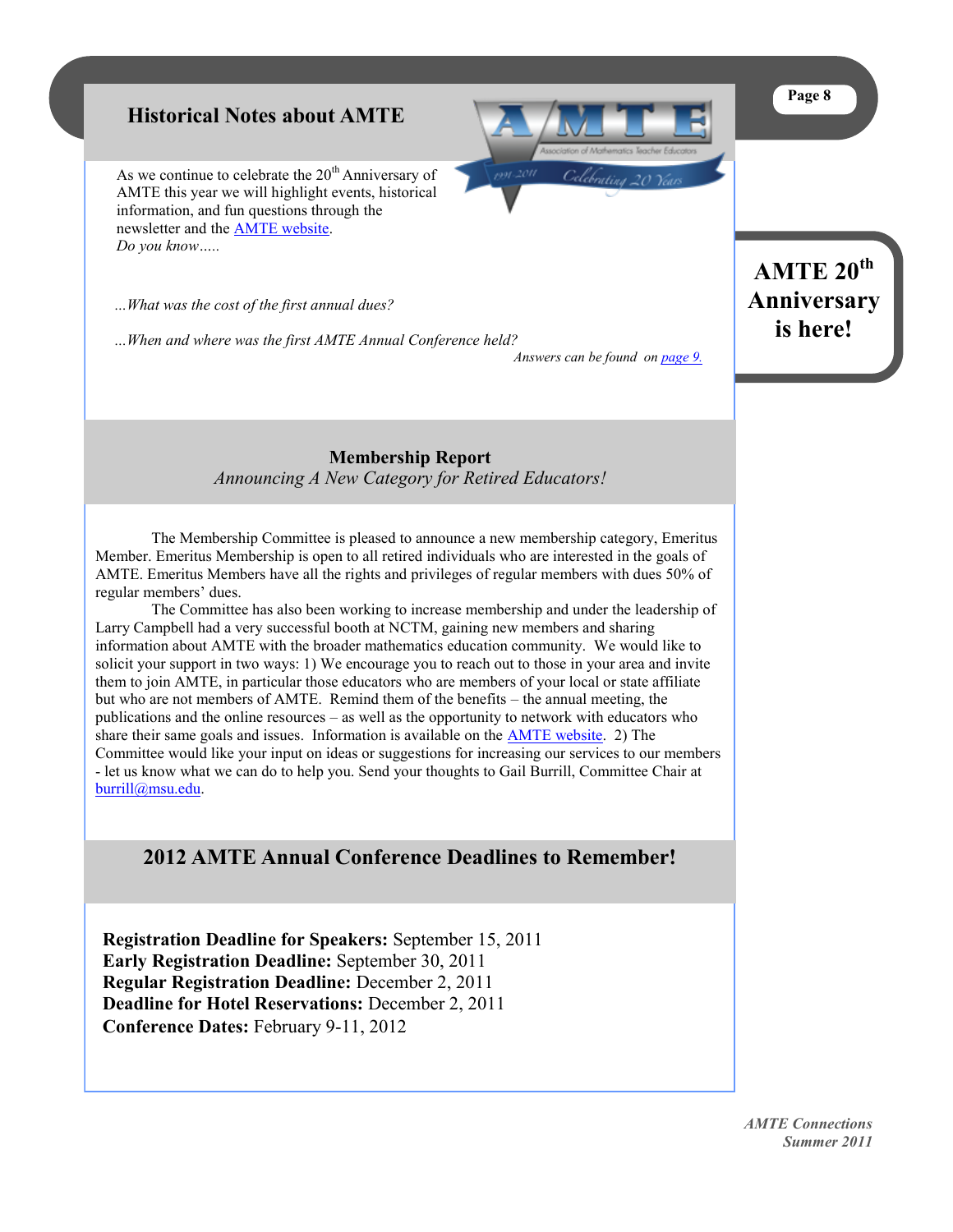<span id="page-8-0"></span>

**Answers to** *Do You Know* **questions from [page 8!](#page-7-0)**

Cost of the first annual dues was \$10!

The first AMTE Annual Conference was February 14-15, 1997 in Washington, DC.

# *AMTE* **Treasurer's Report**

Celebratins 20

| <b>Current Account Balance</b> (as of May 4, 2011)                                                                                     |           | \$176,742 |
|----------------------------------------------------------------------------------------------------------------------------------------|-----------|-----------|
| <b>Encumbered Membership Reserves (Money</b><br>must be set aside for annual member bene-<br>fits when they renew for multiple years.) | \$108,720 |           |
| <b>Encumbered Project Accounts (e.g., TE-</b><br>MAT, EMS)                                                                             | \$14,800  |           |
| <b>Encumbered Fiscal Year Operating Expenses</b><br>(Fiscal year ends June 30, 2011.)                                                  | \$6,800   |           |
| <b>Reserves</b>                                                                                                                        |           | \$46.422  |

The Executive Board has set the goal of continuing to build AMTE's financial reserves and will operate in a fiscally conservative manner until we reach that goal. AMTE currently has \$46,422 in reserves. Our financial reserve is the total amount of money in AMTE's accounts decreased by the projected costs for the current fiscal year, any money held for projects (e.g., TE-MAT, EMS), and encumbered member reserves for multi-year memberships. Projected operating expenses for the rest of the fiscal year are expenses we will soon have to pay. Encumbered Project Accounts are the amounts held aside for special projects. AMTE collects 10% in indirects for each project.

For each multi-year membership, the cost of annual member benefits must be held in reserve for each year of the membership. If you joined for three years at the discounted rate of \$216, AMTE would use \$72 for this year's member benefits and put aside \$144 for 2012 and 2013.

AMTE needs financial reserves for a number of reasons, the most pressing of which is the possibility that we would have to cancel an annual conference and would incur a cancellation fee. For example, to cancel the 2012 conference, AMTE would owe \$61,032 if the cancellation was made between March 1 and September 1, 2011, and \$81,376 if the cancellation was after September 1. We're already financially obligated for the 2013 conference hotel too. A cancellation of the 2013 conference right now would cost AMTE \$26,807. The Executive Board has set \$100,000 as a goal for AMTE financial reserves. That's slightly more than the maximum fee for cancelling one conference.

As you can see, AMTE is making steady progress towards saving the amount of reserves necessary to keep the organization on sound financial standing even in the unlikely case of a conference cancellation or other mishap.

*Submitted by Lynn Stallings, AMTE Treasurer, Kennesaw State University* [lstallin@kennesaw.edu](mailto:lstallin@kennesaw.edu)

#### **Check the AMTE website for the latest on**

- **2012 Conference Updates and Deadlines**
- **MTE Call for manuscripts [www.amte.net](http://www.amte.net)**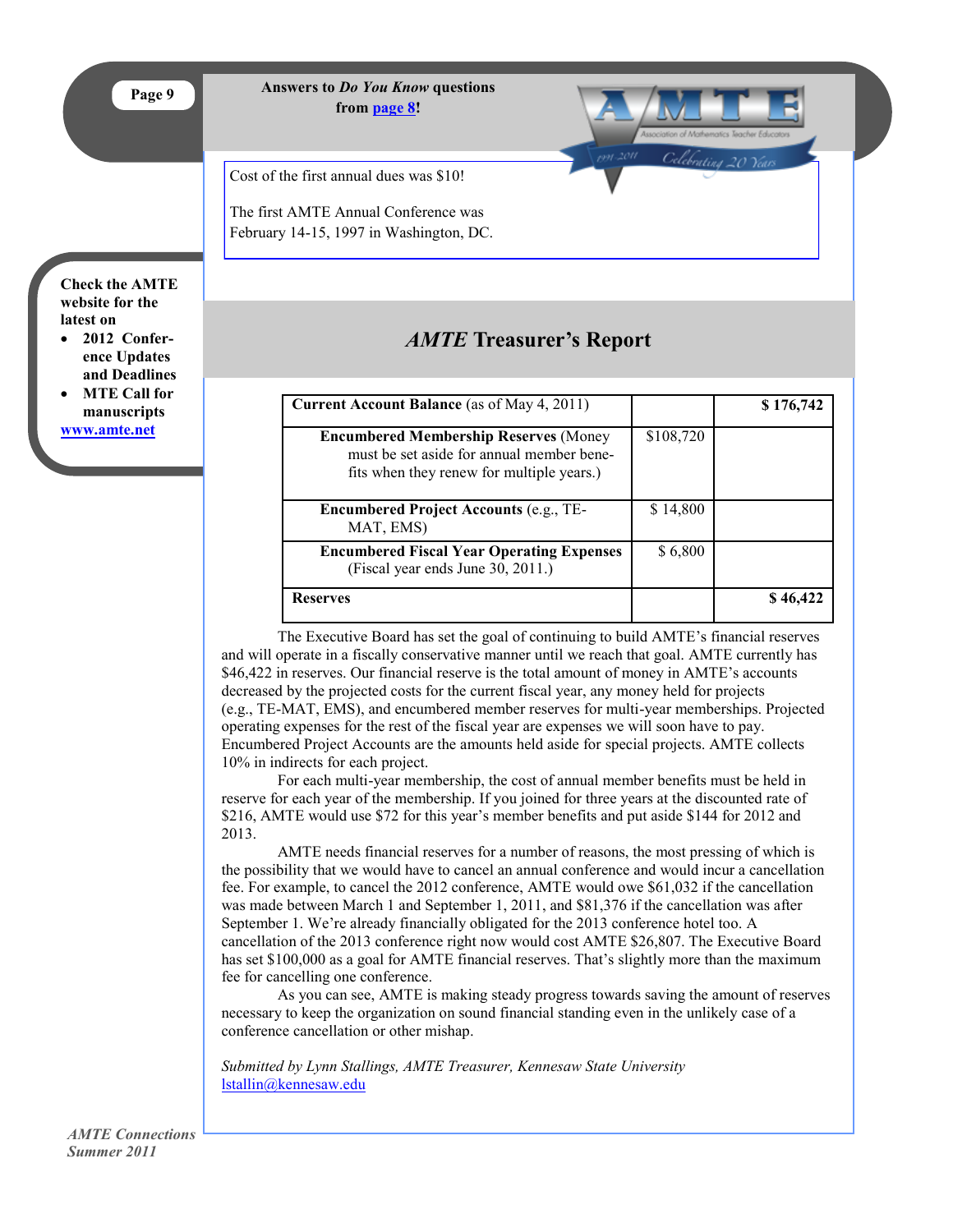# **AMTE AFFILIATE NEWS**

#### **Affiliates Connections Update**

<span id="page-9-0"></span>The AMTE Affiliate Connections Committee began our work for the coming year by building off of the strong foundation of ideas gleaned from our 2011 AMTE Annual Meeting Preconference session. Our primary charge for the coming year centers on support for current and newlydeveloping affiliates. To address this charge, our committee is working on various products.

First of all, we are working to put together a speaker bureau to support affiliate conferences. Our goal is to assemble a list of names from across the country that would be willing and able to share their expertise at AMTE Affiliate conferences. The list will be organized by geographic location so that affiliates can more easily locate quality speakers for their keynote addresses and other meeting needs. A survey is being developed to help populate the list. AMTE members can expect to receive a link to the survey soon!

Another issue our group is currently addressing involves affiliate membership. Currently, there are AMTE members who are not involved with their local affiliate; similarly, there are AMTE affiliate members who are not members of AMTE. While this set of circumstances will likely continue into the foreseeable future, we are working to develop incentives that will increase the probability of a person belonging to both groups.

In response to a need articulated by various affiliates at our preconference session, our group is working to develop an advocacy toolkit for AMTE Affiliates. Potential contents of such a toolkit include research-backed whitepapers addressing affiliate-relevant issues and affiliate officer materials (information on membership, banking, website creation/maintenance).

Finally, the group decided to host a preconference session for the 2012 AMTE Annual Meeting. Many of the goals that we hope to accomplish this year are a direct result of discussions with the various AMTE Affiliates at the 2011 affiliate preconference session. We hope to continue to utilize such an opportunity to help us define our work in the future.

*Submitted by Brian Townsend, Affiliates Connections Committee Chair, University of Northern Iowa, [brian.townsend@uni.edu](https://mail.baylor.edu/owa/redir.aspx?C=3338c1c0700f46a191fce105b66fd75b&URL=mailto%3abrian.townsend%40uni.edu)* 

## **California Association of Mathematics Teacher Educators (CAMTE)**

The CA affiliate has been active statewide in developing working relationships with the CA Commission on Teacher Credentialing. This year two CAMTE members have testified at CCTC meetings concerning proposals to change the number of math units required of the Foundational Level Mathematics Credential, with recommendations that this credential be limited to allow teaching through either algebra 1 or geometry. CAMTE Advocacy Committee members have also met with one of the CCTC staff members who deal extensively with mathematics issues. We hope these efforts will lead to our ability to be more proactive rather than reactive in the future.

We also have an active committee working on developing a template for programs for the newly established mathematics specialist credentials in CA, with the goal of aiding members working on such new programs. Other committees include a program committee to choose a CAMTE strand at the annual meeting of the California Mathematics Council-Northern Section to be held at Asilomar in December 2011. It was decided to alternate CAMTE strands between the Northern Section conference and the Southern Section conference held in Palm Springs each November.

Other active committees include the communications committee which handles our website [camte.org], as well as a nominations and elections committee. Our website includes a wealth of information, including links to other organizations of interest to mathematics teacher educators in California.

Joanne Rossi Becker, President, CAMTE, [jo](mailto:joanne.rossibecker@sjsu.edu)[anne.rossibecker@sjsu.edu](mailto:joanne.rossibecken@sjsu.edu)

**For the affiliate nearest you check [www.amte.net/](http://www.amte.net/affiliates/directory) [affiliates/](http://www.amte.net/affiliates/directory) [directory!](http://www.amte.net/affiliates/directory)**